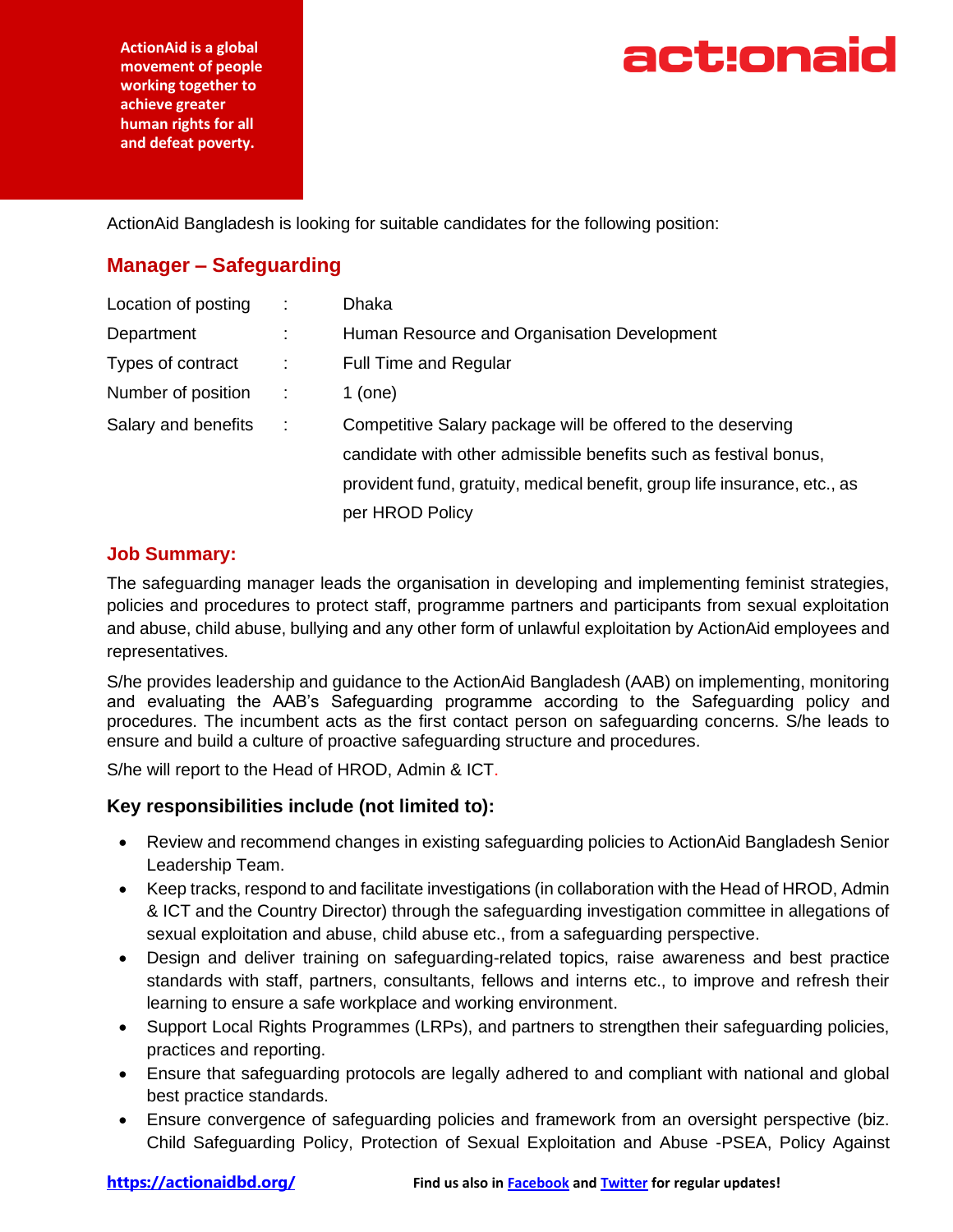# act:onaid

Sexual Harassment at Workplace, Bullying & Harassment Policy, Whistle Blowing Policy, Staff Code of Conduct, Deciplinary and Grievance Procedure, Complaints and Response Mechanisms).

- Ensure the safeguarding principles and attributes are embedded into the employee's life cycle management.
- Ensures that safeguarding policy implementation is seen from a feminist perspective and survivalcentered approach.
- Maintain the Safeguarding case and risk register/tracker, Safeguarding Inbox (Outlook), and other Safeguarding content (e.g safegurding e-learning course). Log all Safeguarding incidents in a timely manner, taking into account ActionAid International and National policy, data protection and Employment Law.
- Keep tracks and records of country-level work on safeguarding, reviews progress reports and statistics and follow up on gaps against policies.
- Work with colleagues (national and global) to incorporate best practices into risk and control activities. Participate and contribute to the (global) safeguarding network in a meaningful way by active participation in safeguarding platforms and opportunities.
- Build networks and alliances with peers to learn from each other.
- To coordinate the implementation, monitoring and evaluation of overall safeguarding compliance through the safeguarding action plan, self-audits, risk reporting and global safeguarding monitoring systems.
- Closely work with ActionAid International Safeguarding Team for country operation level capacity building in terms of safeguarding.
- Act as a key focal point for donor and other stakeholder reporting related to safeguarding issues.

## **Relationships**

S/he will report to Head of HROD, Admin and ICT of ActionAid International Bangladesh. S/He has to maintain functional relationships with peers in the team, other strategic and organisational priority units and the project management team. S/He will maintain relationships with peer organisation specially with HR peer groups and networks.

## **Required Educational Qualification and Experiences**

### **Education**

• Postgraduate / Graduate degree, preferably in law, social sciences, gender studies, human rights etc., with academic and professional credibility.

## **Experience**

- 5 (Five) years of relevant working experience with any international development/human rights agency, including 2 (Two) years experience in child protection and safeguarding programme design and implementation, is preferable.
- Experience in working with external agencies in the management of child protection and safeguarding-related concerns.
- Experience in delivery of training to different internal and external stakeholders about safeguarding, including child protection.